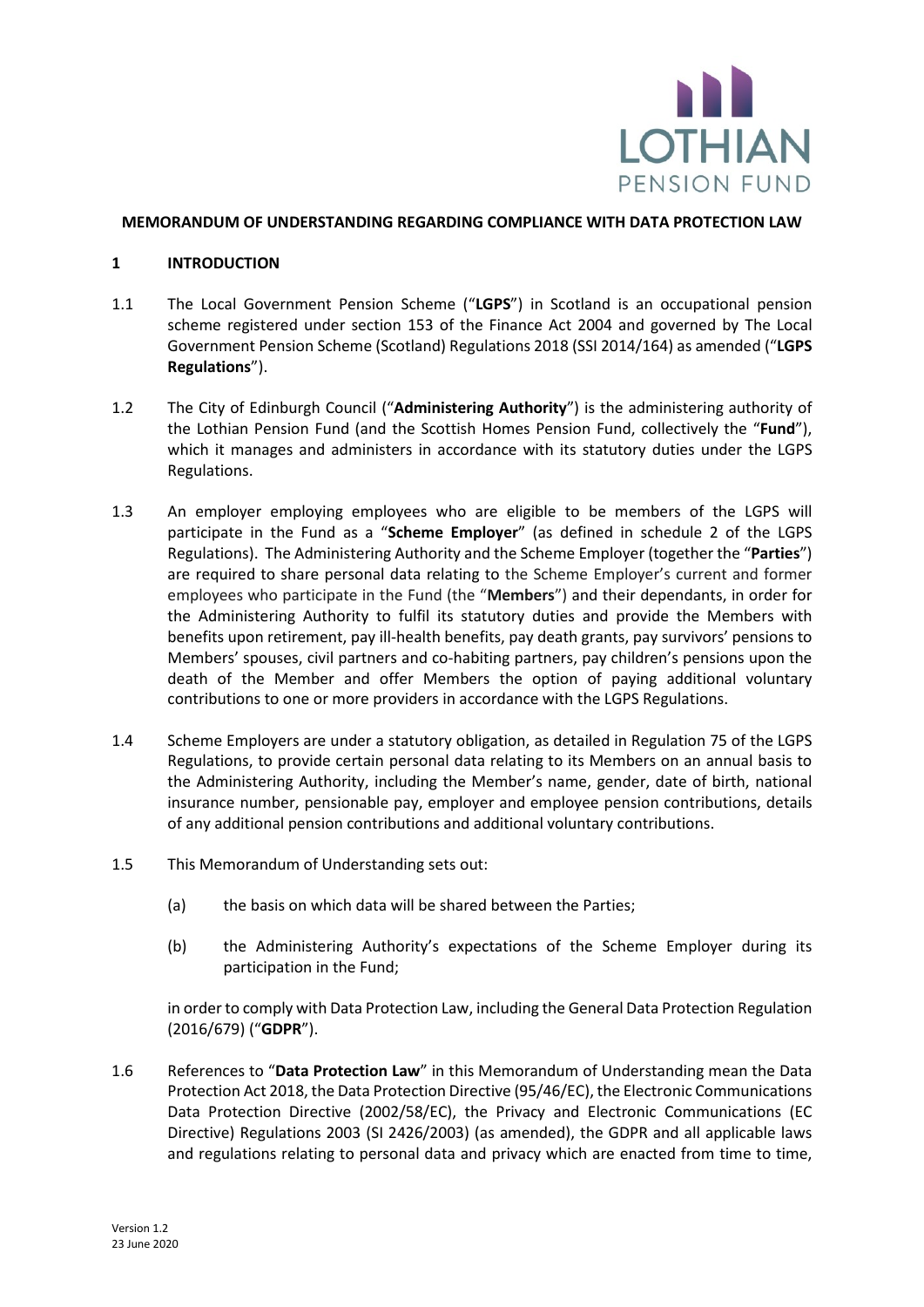including (where applicable) the guidance and codes of practice issued by the Information Commissioner's Office and any other competent authority.

# **2 BASIS FOR PROCESSING AND DATA CONTROLLERS**

- 2.1 The Parties each process personal data in accordance with Article 6(1)(c) of the GDPR, namely that it is necessary for compliance with their respective legal obligations, being
	- (a) in respect of the Administering Authority, the statutory duties and powers set out in the legislation applicable to the LGPS in Scotland (referred to in paragrap[h 1.3](#page-0-0) above); and
	- (b) in respect of the Scheme Employer, the statutory obligation set out in Regulation 75 of the LGPS regulations (referred to in paragrap[h 1.4](#page-0-1) above).

Each party may also process special category personal data (as defined in Data Protection Law) in accordance with Article  $9(2)(g)$  of the GDPR, namely that processing is necessary for a reason of substantial public interest, being the administration of an occupational pension, as set out in Schedule [1](#page-1-0)(21) of the Data Protection Act 2018<sup>1</sup>.

- 2.2 The Parties acknowledge that they will:
	- (a) not hold a pool of joint data;
	- (b) be separate and independent data controllers in relation to the copies of the Members' personal data they respectively hold;
	- (c) act as data controller in relation to personal data transferred to them; and
	- (d) each be responsible for complying with the requirements in Data Protection Law that are applicable to them as data controllers.
- 2.3 References to Members' personal data includes personal data relating to the Members' dependants (including children) and spouses/civil partners (where applicable).

# **3 DATA SHARING**

-

- 3.1 The Parties confirm that they understand their respective obligations under Data Protection Law as data controllers and agree to only process personal data relating to the Members:
	- (a) fairly and lawfully and in accordance with the data protection principles set out in Data Protection Law;
	- (b) where there are lawful grounds for doing so; and

<span id="page-1-0"></span> $1$  See paragraph [7.3](#page-4-0) regarding ill-health retirement applications where consent should be obtained. The use of such information does not clearly fall within the scope of the 'substantial public interest' legal basis otherwise relied upon for processing special category personal data.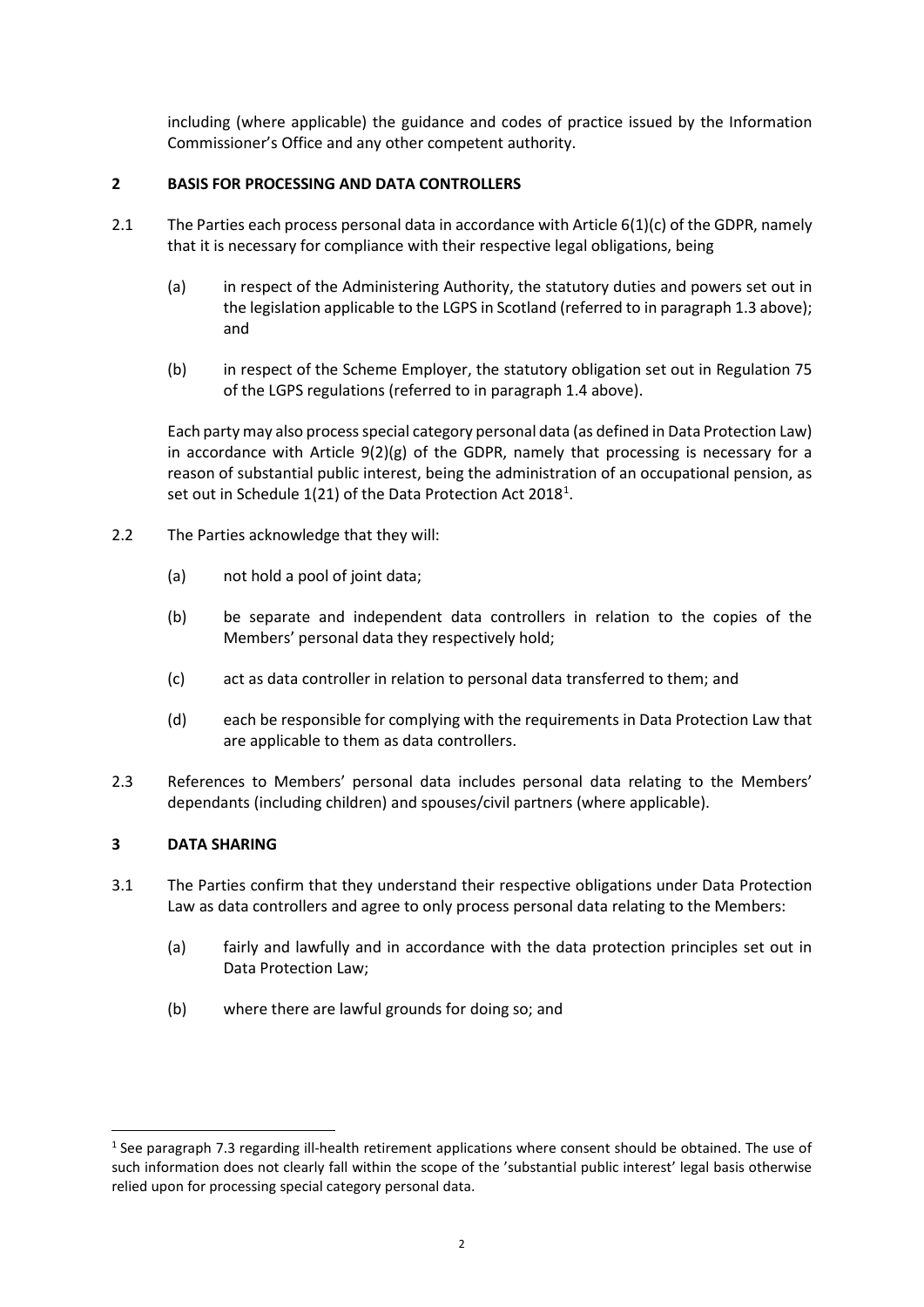- (c) in accordance with Data Protection Law and best practice guidance (including the Data Sharing Code issued by the Information Commissioner's Office and updated from time to time).
- 3.2 In addition, the Scheme Employer will ensure the data it provides to the Administering Authority is accurate and that it is entitled to provide such data to the Administering Authority
- 3.3 Each Party will separately inform the Members (as required under Data Protection Law) of the respective purposes for which they will each process their personal data and provide all required information to ensure that the Members understand how their personal data will be processed in each case by the Administering Authority or Scheme Employer (as applicable). The Scheme Employer's privacy notice to Members will inform them that their personal data will be provided to the Administering Authority and a copy of that notice will be provided to the Administering Authority on request.
- 3.4 Each Party confirms that it understands its respective obligations under Data Protection Law, to ensure that the Members' personal data of which it is a data controller is kept and used securely at all times and to take such technical and organisational security measures against unauthorised and unlawful processing of, accidental or unlawful destruction, loss, alteration, unauthorised disclosure of, or access to the Members' personal data transmitted, stored or otherwise processed as may be required. Such measures will have due regard to the state of technological development and the cost of implementation of these measures, to ensure a level of security appropriate to the harm that might result from such processing and the nature, scope, context and purposes of processing the Members' personal data and the risk or likelihood and severity for the rights and freedoms of data subjects. Such measures will ensure:
	- (a) the ongoing confidentiality, integrity, availability and resilience of processing the Members' personal data;
	- (b) the ability to restore the availability and access to the Members' personal data in a timely manner in the event of a physical or technical incident; and
	- (c) carrying out of regular testing, assessing and evaluating the effectiveness of technical and organisational measures for ensuring the security of the processing.
- 3.5 Each Party undertakes to notify the other as soon as practicable if an error is discovered in the Members' personal data of which it is a data controller and which was received from or a copy of which has been provided to the other Party, to ensure that such other Party is then able to correct its own records. This will happen whether the error is discovered through existing data quality initiatives or is flagged up through some other route (such as the existence of errors being directly notified to the Administering Authority or Scheme Employer (as appropriate) by the Member (or the Member's dependants, spouse/civil partner) themselves).

# **4 TRANSFER OF MEMBERS' PERSONAL DATA**

- 4.1 The Parties agree that Members' personal data will only be transferred from one Party to the other via an acceptable method specified by the Administering Authority which may include any of the following:
	- (a) face to face;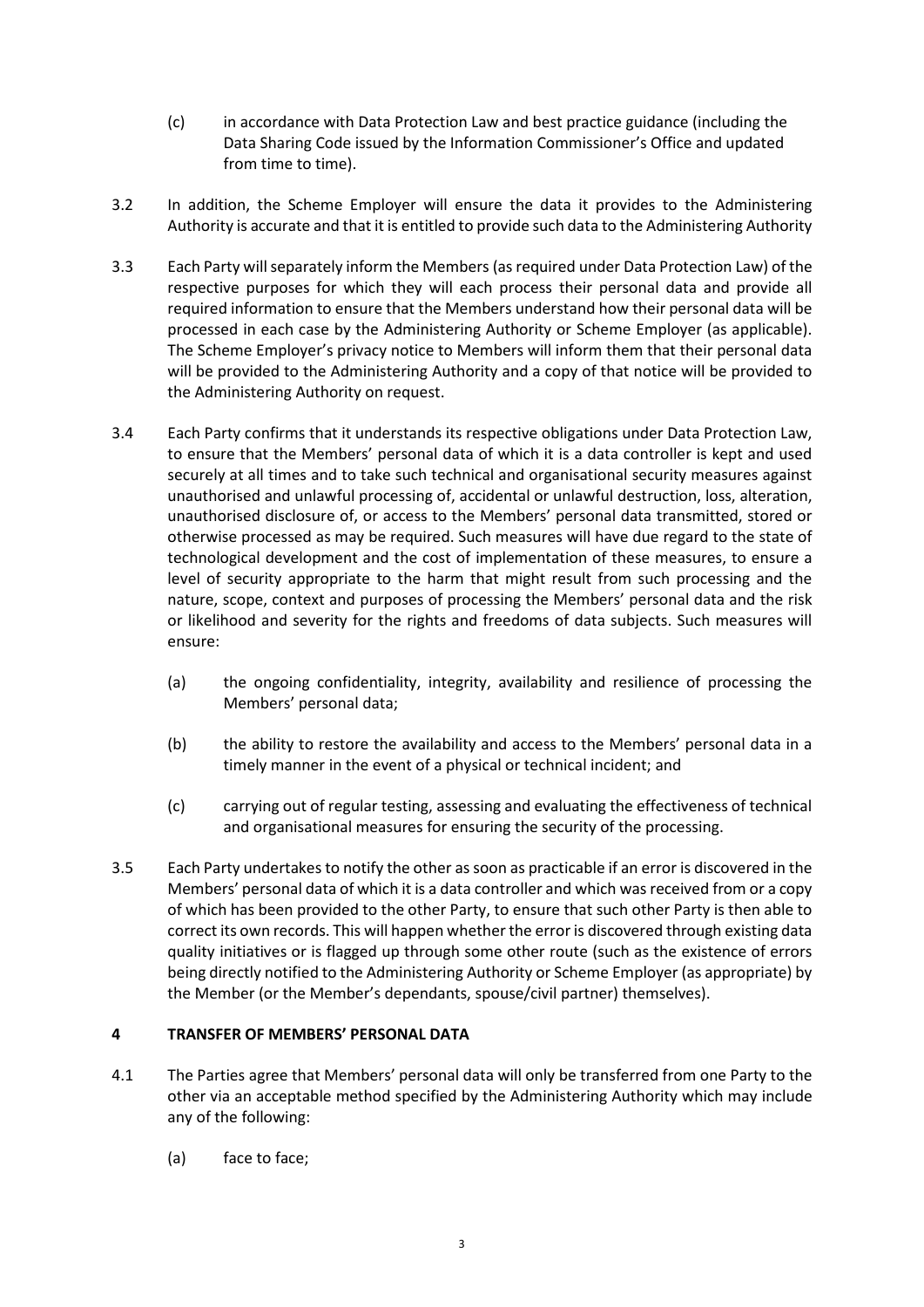- (b) courier;
- (c) secure email;
- (d) SFTP link;
- (e) encrypted removable media;
- (f) access secure website (i.e. iConnect or any replacement system for information exchange); and
- (g) third party solution as agreed by the Parties.
- 4.2 Each Party will, when transferring the Members' personal data of which it is the data controller to the other Party, ensure that that data is secure during transit (whether physical or electronic).
- 4.3 If either the Administering Authority or the Scheme Employer appoints professional advisers, third party administrators or another entity which provides other services involving the transfer of Members' personal data, those third parties will be data processors or data controllers in their own right. The Administering Authority or the Scheme Employer (as applicable) will comply with its own obligations in accordance with Data Protection Law (in particular, by ensuring that any entity to which it transfers Members' personal data also complies with Data Protection Law) and shall ensure that that nothing in the terms of engagement between the Administering Authority or the Scheme Employer (as applicable) and such third party would contradict this Memorandum of Understanding.

## **5 RIGHTS OF MEMBERS (INCLUDING THE MEMBER'S DEPENDANTS, SPOUSES/CIVIL PARTNERS (WHERE APPLICABLE))**

- 5.1 Each Party shall, in respect of the personal data of which it is a data controller, respond to any requests from Members to have access to any of their personal data or a complaint or enquiry relating to that Party's processing of the Members' personal data received by that Party in line with its own obligations under the Data Protection Law.
- 5.2 Each Party agrees to provide reasonable assistance to the other as is necessary to enable the other Party to comply with any such requests in respect of Members' personal data of which that Party is a data controller and to respond to any other queries or complaints from Members.

### **6 DATA SECURITY BREACHES AND REPORTING PROCEDURES**

Each Party confirms that it understands its respective obligations under Data Protection Law in the event of any personal data breach, unauthorised or unlawful processing of, loss or destruction of or damage to any of the Members' personal data, including (where necessary) an obligation to notify the Information Commissioner's Office and/or the Member(s).

### **7 RESPONSIBILITIES OF SCHEME EMPLOYERS**

7.1 Notwithstanding the statutory obligations which apply to Scheme Employers under the LGPS Regulations and as a data controller under Data Protection Law, the Administering Authority,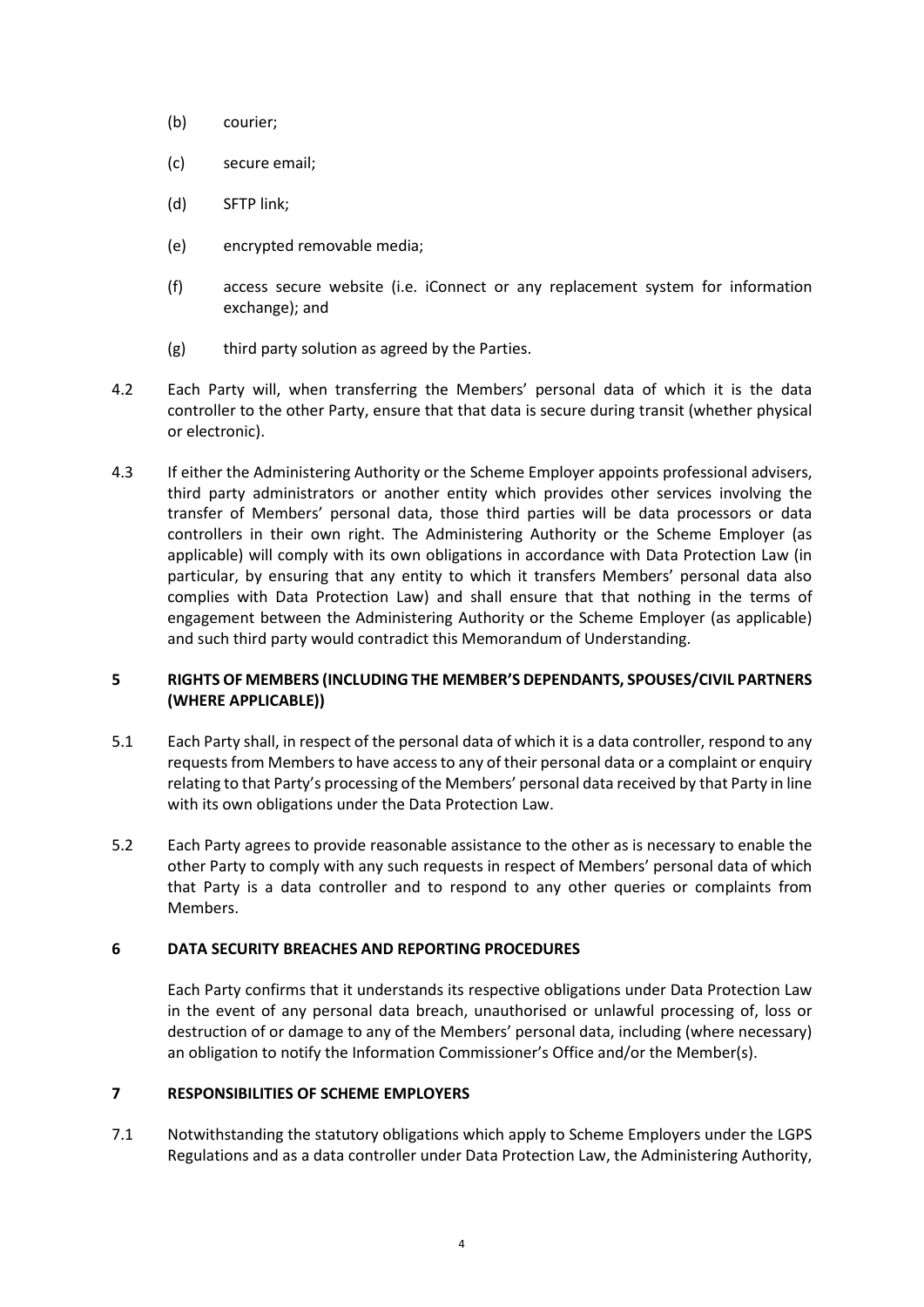as Administering Authority for the Fund, expects Scheme Employers participating in the Fund to comply with the responsibilities set out below in relation to Members' personal data.

- 7.2 On request, the Scheme Employer will inform the Administering Authority of any appointed qualified person to fulfil the role of data protection officer ("**DPO**") together with their contact details. If the Scheme Employer has not appointed a DPO, the Scheme Employer, on request, will inform the Administering Authority of the details of a nominated person for GDPR compliance purposes.
- <span id="page-4-0"></span>7.3 As consent is required under the Access to Medical Reports Act 1988, the Administering Authority requires the Scheme Employer to confirm to the Administering Authority that when dealing with ill health early retirement applications for current employees, explicit Member consent has been received which gives consent to processing by both the Scheme Employer and the Administering Authority. In the absence of such consent, the Administering Authority may not be able to process the Member's application.<sup>[2](#page-4-1)</sup>
- 7.4 The Scheme Employer acknowledges the financial penalties that can be imposed by the Information Commissioner's Office in relation to breaches of Data Protection Law and will inform the Administering Authority as soon as reasonably practical from the point that it becomes aware that the Scheme Employer may be liable to pay such a financial penalty. The Scheme Employer further acknowledges that any liability it may have to pay a financial penalty to the Information Commissioner's Office may result in a revision of the rates and adjustments certificate in accordance with Regulation 60(8)(b) of the LGPS Regulations.

## **8 COMPLIANCE WITH THE MEMORANDUM OF UNDERSTANDING**

Failure by the Scheme Employer to comply with the terms set out in this Memorandum of Understanding may result in the Administering Authority taking any or all of the following actions:

- (a) reporting the Scheme Employer's non-compliance to the Information Commissioner's Office; and/or
- (b) any other action which the Administering Authority deems appropriate and which is within its powers to do so.

### **9 REVIEW AND AMENDMENT OF MEMORANDUM OF UNDERSTANDING**

-

The Administering Authority will review the Memorandum of Understanding from time to time. The Administering Authority reserves the right to amend the Memorandum of

<span id="page-4-1"></span><sup>&</sup>lt;sup>2</sup> In relation to a Scheme Employer's active Members, the Administering Authority only needs to be informed of the outcome of any Scheme Employer's decision regarding an ill-health early retirement application (and any subsequent appeal), but not the underlying medical records. Suggested wording to be included in the ill-health early retirement application form: *In order to consider the ill-health early retirement application, [Scheme Employer] and Lothian Pension Fund may need to see the scheme member's health records, to assess which parts are relevant to the ill-health early retirement application. By signing this form, I authorise [Scheme Employer] and Lothian Pension Fund to process any relevant background information including health data contained in medical reports which they may request for the specific purpose of assisting a decision in respect of my ill-health early retirement application.*